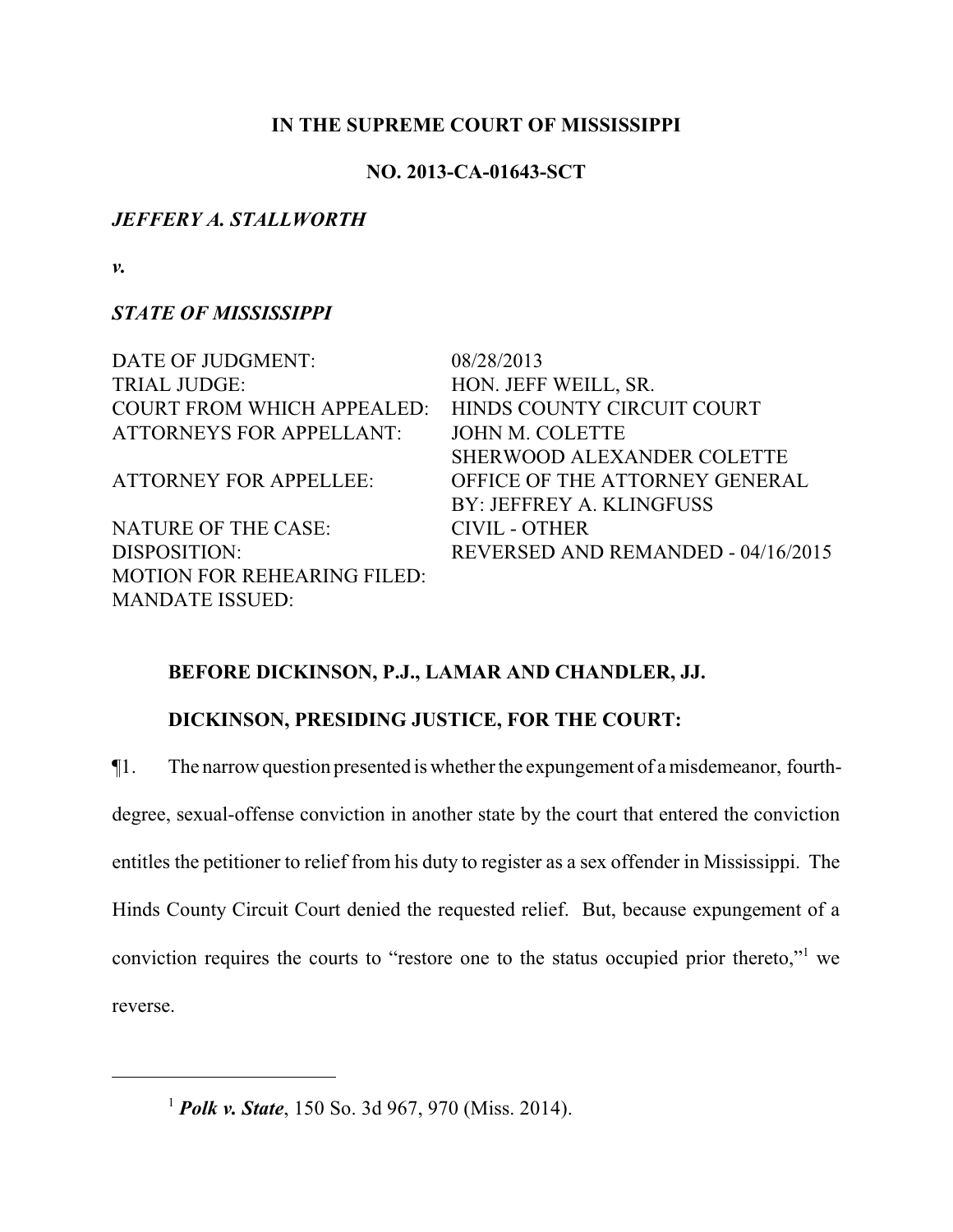#### **FACTS AND PROCEDURAL HISTORY**

¶2. In 2001, Stallworth was indicted in Prince George County, Maryland, for several sexual offenses. In March 2002, Stallworth pleaded guilty to one misdemeanor count of sexual offense in the fourth degree, for which he received a suspended sentence and probation. When Stallworth returned to Mississippi, he was required to register as a sex offender.

¶3. On February 4, 2010, the Prince George CountyDistrict Court expunged Stallworth's misdemeanor conviction. In December 2012, Stallworth petitioned the Hinds County Circuit Court for relief from the duty to register as a sex offender under Mississippi Code Section 45-33-47. Stallworth attached a certified copy of a "Certificate of Compliance" from the Maryland court with his petition, which "indicate [d] that the above referenced case ha<sup>[d]</sup> been expunged from the office of the sheriff's files."

¶4. After filing his petition, counsel for Stallworth met in chambers with the Hinds County district attorney and the circuit judge. The district attorney conceded that Stallworth had no conviction requiring him to continue to register as a sex offender. Despite Stallworth's petition being unopposed, the trial judge denied the petition, so Stallworth appealed.

### **ANALYSIS**

¶5. Stallworth raises two issues on appeal. First, he argues that the trial judge erred in denying his petition for relief from the duty to register as a sex offender because, after his expungement, he no longer stands convicted of any sex offense. And second, Stallworth

2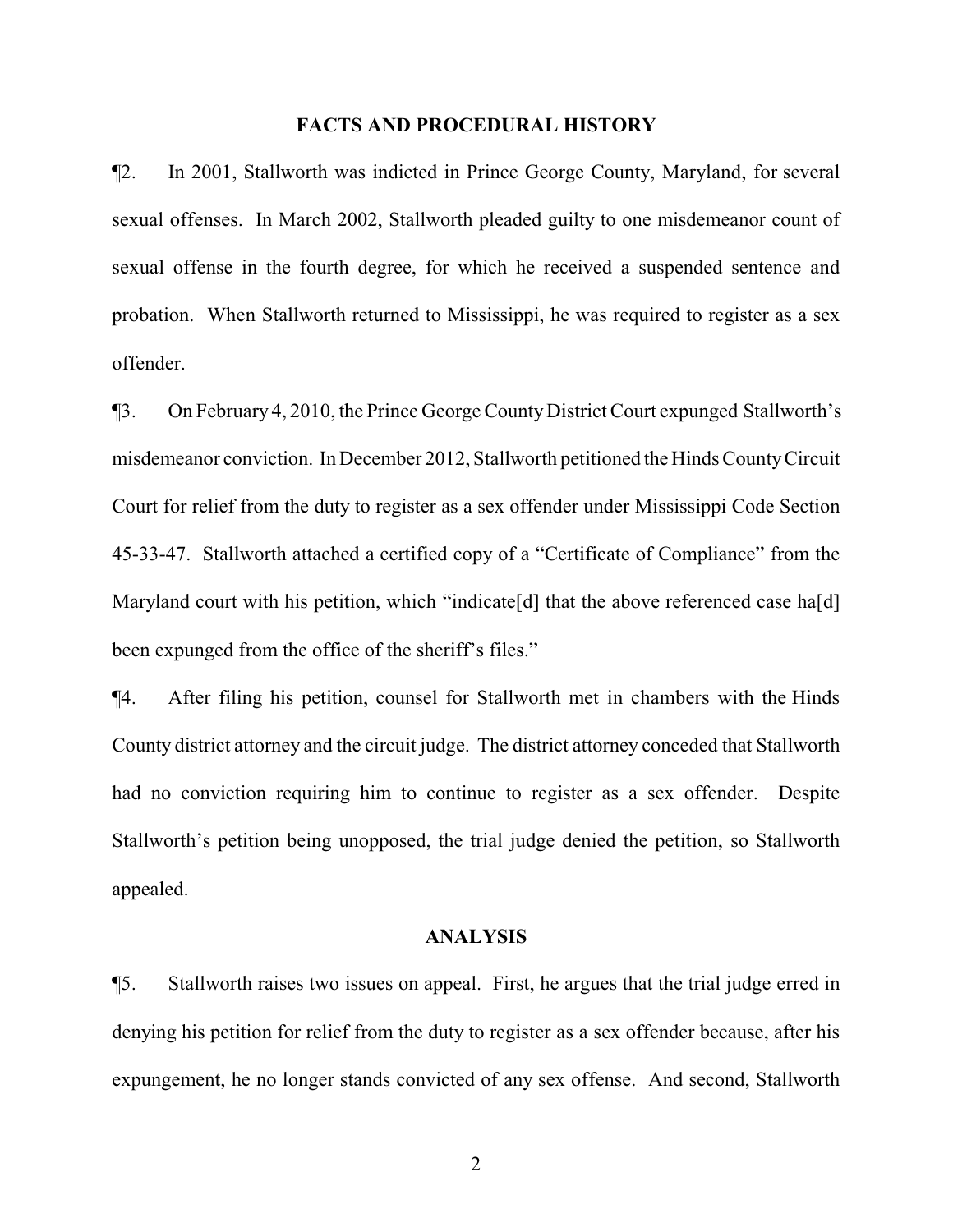argues that the trial court's order violated the Full Faith and Credit Clause of the United States Constitution. Because we find that the effect of the expungement relieves Stallworth of his duty to register under the statute, we need not consider the Full Faith and Credit Clause issue.

¶6. Under Mississippi law, an expungement removes "all records relating to an arrest, indictment, trial, and finding of guilt, in order to restore one to the status occupied prior thereto  $\dots$  <sup>22</sup>. At the moment Stallworth's Maryland conviction was expunged, the law provides that he was restored to the status he had occupied before he was convicted, which means that—in the eyes of the law—he had no conviction. And before Stallworth was convicted, he had no duty to register as a sex offender.<sup>3</sup> So if we are to follow the law and recognize that Stallworth has been returned to that status, then we must find that he has no present duty to register as a sex offender.

¶7. We find no merit in Justice Randolph's view that Stallworth's appeal is barred by *res judicata.* In *Stallworth v. Mississippi Department of Public Safety*, this Court held that Stallworth's guilty plea was a conviction requiring him to register as a sex offender and that

<sup>2</sup> *Polk*, 150 So. 3d at 970; *see also* Black's Law Dictionary 662 (9th ed. 2009) ("[E]xpungement of record: [t]he removal of a conviction (esp. for a first offense) from a person's criminal record.").

<sup>3</sup> *See* Miss. Code Ann. § 45-33-23(h)(xx) (Supp. 2014) ("'Sex offense' or 'registrable offense' means any of the following offenses: . . . Any other offense resulting in a *conviction* in another jurisdiction which, if committed in this state, would be deemed to be such a crime without regard to its designation elsewhere . . . .") (emphasis added).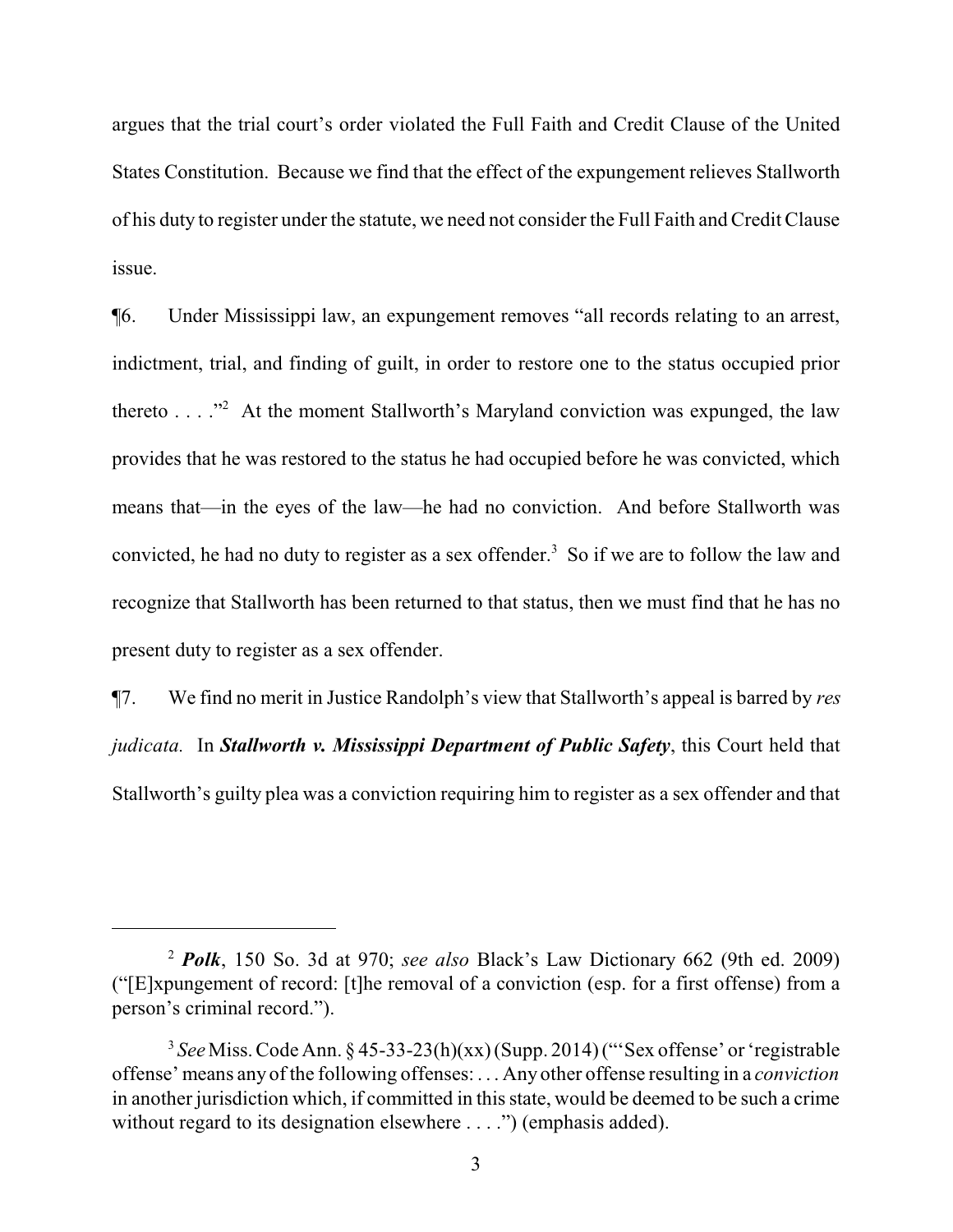Maryland's misdemeanor sexual offense in the fourth degree was a registerable offense under our registry statute.<sup>4</sup>

¶8. In *Stallworth I*, we were not asked to decide what effect Stallworth's expungement had on his duty to register. At that time, his guilty plea had not yet been expunged. This is an entirely new issue and, as such, is not procedurally barred. In fact, Stallworth's claim assumes that *Stallworth I* was correctly decided. At the time we decided *Stallworth I,* Stallworth had a duty to register. But, after he obtained the expungement, that duty disappeared, and he was within his rights to petition the court for relief.

¶9. Justice Randolph also argues that "[w]e are not bound by the laws of another state when interpreting the laws of this state."<sup>5</sup> While this very well may be true, our decision today does not rest on the law of another state. Instead, we find that Mississippi law on the effect of an expungement, as skillfully articulated by Justice Pierce in *Polk*, relieves Stallworth from the duty to register that he had before the expungement. Justice Randolph would have us recognize Maryland's laws for purposes of finding a conviction but ignore them for purposes of the expungement.

¶10. And although we agree with Justice Pierce's excellent analysis of the effect of expungements, we do not agree that Stallworth's expungement has no effect on his continuing duty to register. As stated above, the expungement returned Stallworth to his status before he was convicted, not his status before the conduct occurred. Engaging in

<sup>4</sup> *Stallworth v. Miss. Dep't of Public Safety*, 986 So. 2d 259, 262-265 (Miss. 2008).

<sup>5</sup> Randolph Dis. Op. ¶ 29.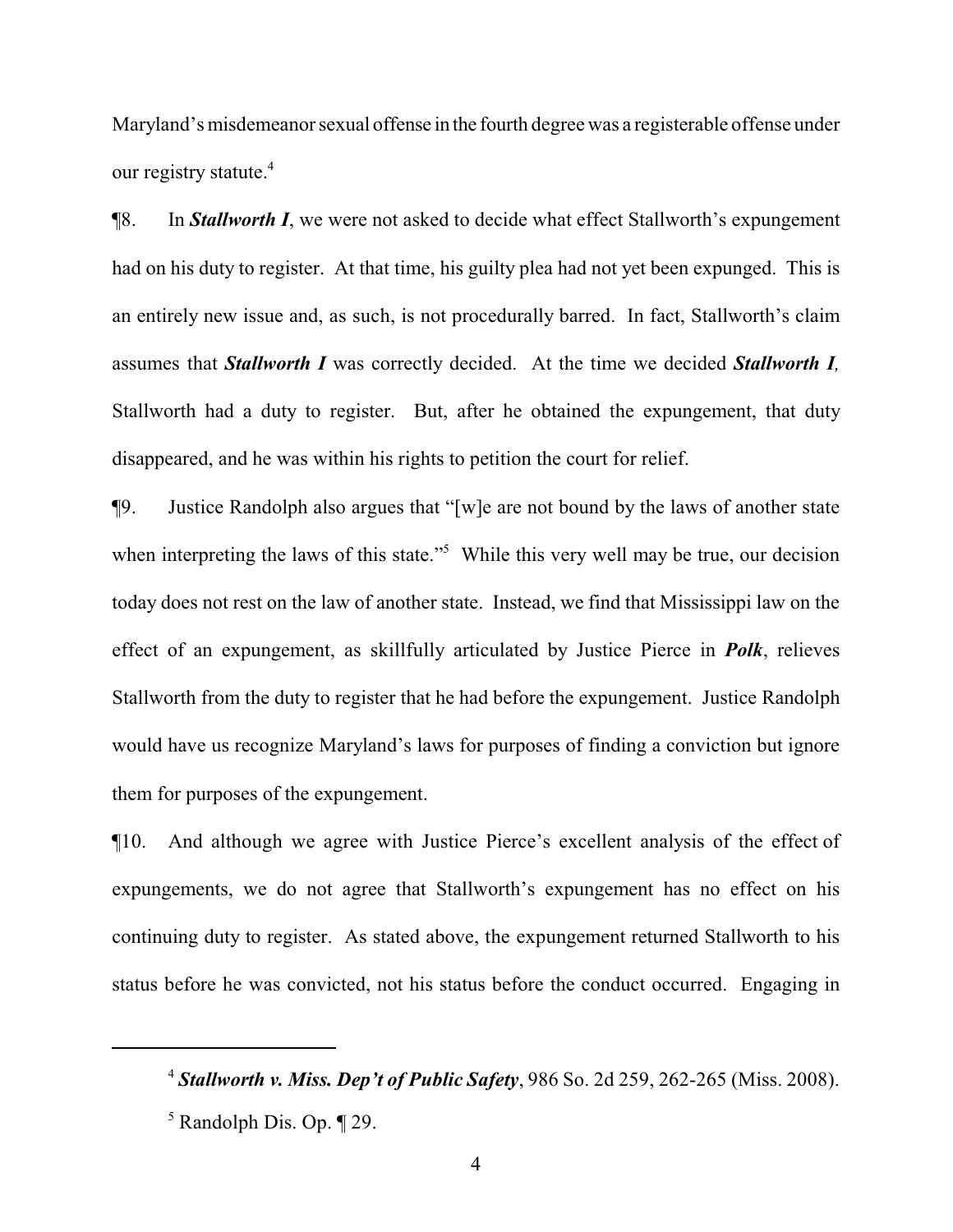criminal conduct does not require one to register as a sex offender. That duty arises only after a conviction.<sup>6</sup> So returning Stallworth to the status he occupied prior to the conviction must eliminate his duty to register.

¶11. Finally, we find no merit in the dissents' reliance on Mississippi Code Section 45-33-

55,<sup>7</sup> which provides that:

Except for juvenile criminal history information that has been sealed by order of the court, this chapter exempts sex offenses from laws of this state or court orders authorizing the destroying, expunging, purging or sealing of criminal history records to the extent such information is authorized for dissemination under this chapter.

¶12. This statute says nothing about an order that expunges a conviction. Rather, it speaks to laws and orders affecting the maintenance of criminal history records. We decline to stretch this document-management, record-keeping statute beyond its provisions. It simply has no application in this case.

## **CONCLUSION**

¶13. When Stallworth's conviction was expunged, he was returned to the status he occupied before his conviction. And because he had no duty register as a sex offender before he was convicted, the expungement relieved him of any further duty to register. We reverse

 $6$  Miss. Code Ann. § 45-33-23(h)(xx) ("'Sex offense' or 'registrable offense' means . . . Any other offense resulting in a *conviction* in another jurisdiction which, if committed in this state, would be deemed to be such a crime without regard to its designation elsewhere . . . .") (emphasis added).

<sup>7</sup> We note that *neither* the appellant nor the appellee raised this statute in his brief to this Court. *See* Randolph Dis. Op. ¶ 27. Only after oral argument did the Attorney General's Office bring this statute to the Court's attention—with no analysis—in a supplemental citation. So we address the statute only because the dissents think it applies.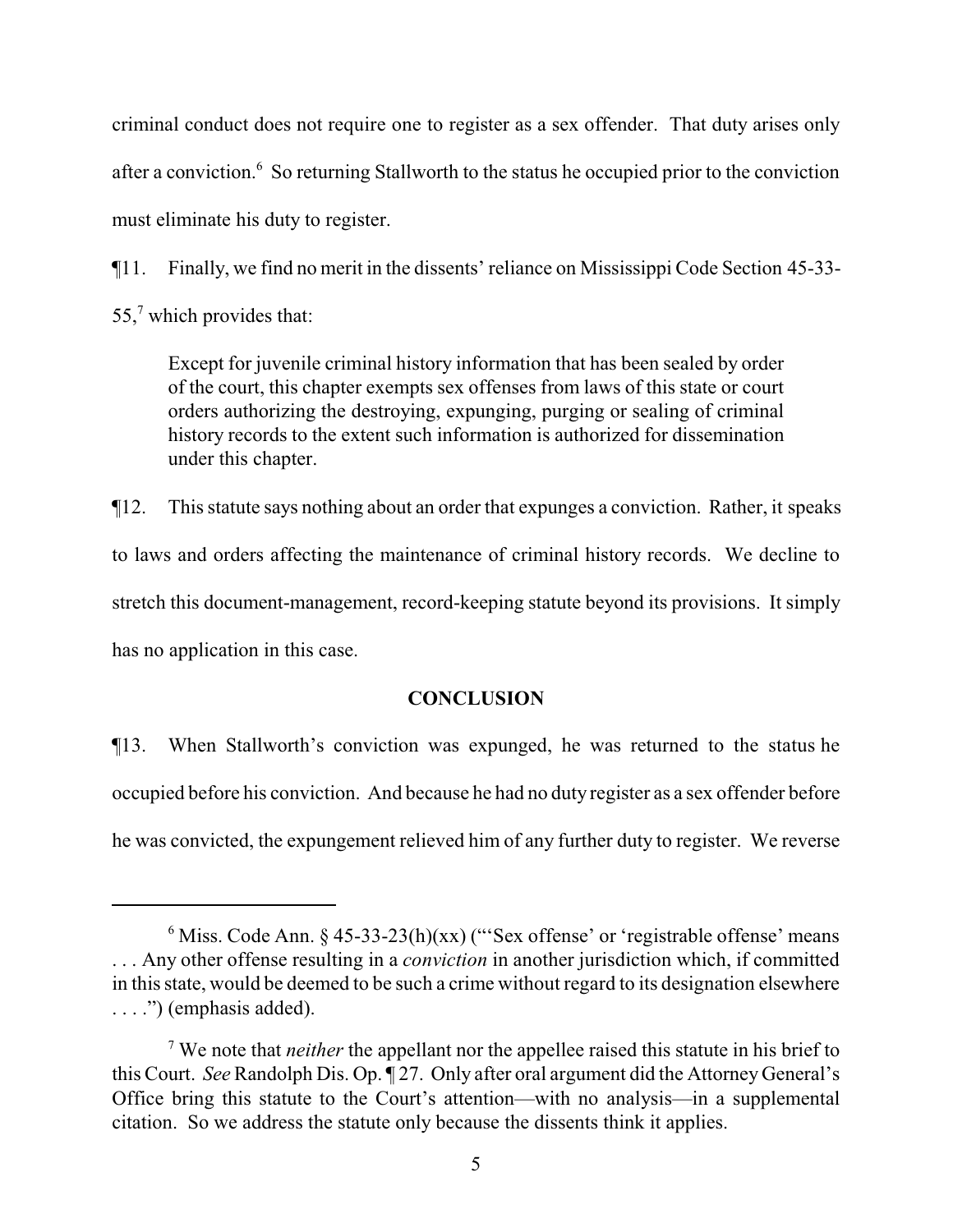the trial court's denial of Stallworth's petition and we remand this matter to the trial court for entry of judgment consistent with this opinion.

### ¶14. **REVERSED AND REMANDED.**

# **LAMAR, KITCHENS, CHANDLER, KING AND COLEMAN, JJ., CONCUR. RANDOLPH, P.J., DISSENTS WITHSEPARATEWRITTENOPINIONJOINEDBY WALLER, C.J.; PIERCE, J., JOINS THIS OPINION IN PART. PIERCE, J., DISSENTS WITH SEPARATE WRITTEN OPINION JOINED BY WALLER, C.J., AND RANDOLPH, P.J.**

### **RANDOLPH, PRESIDING JUSTICE, DISSENTING:**

¶15. But for the added circumstance of a Maryland expungement, post *Stallworth I*, this appeal would be barred by *res judicata*. It is settled law and the law of this case that Petitioner was required to register because of his guilty plea. *See Stallworth v. Miss. Dep't of Public Safety*, 986 So. 2d 259, 264-65 (Miss. 2009) (*Stallworth I*) ("Requiring Jeffery Stallworth to register fulfills the spirit and intent of the Legislature in creating the Mississippi Sex Offender Registration Laws. To do otherwise would be an affront to and an intrusion upon the rights of the general public, whom the law seeks to protect."). In *Stallworth I*, this Court considered and rejected Petitioner's argument that he was relieved of a duty to register after his guilty finding and sentence were struck by a Maryland Court. As noted in that opinion, this Court, relying on Maryland Code, Criminal Procedure Article 6-220, and the transcript from the November 4, 2005, hearing, determined his guilty plea remained intact. *Stallworth I*, 986 So. 2d at 261.

¶16. In his prior appeal, Petitioner argued that "Mississippi wants to take this guilty plea and require Stallworth to register as a sex offender." We found that Mississippi law requires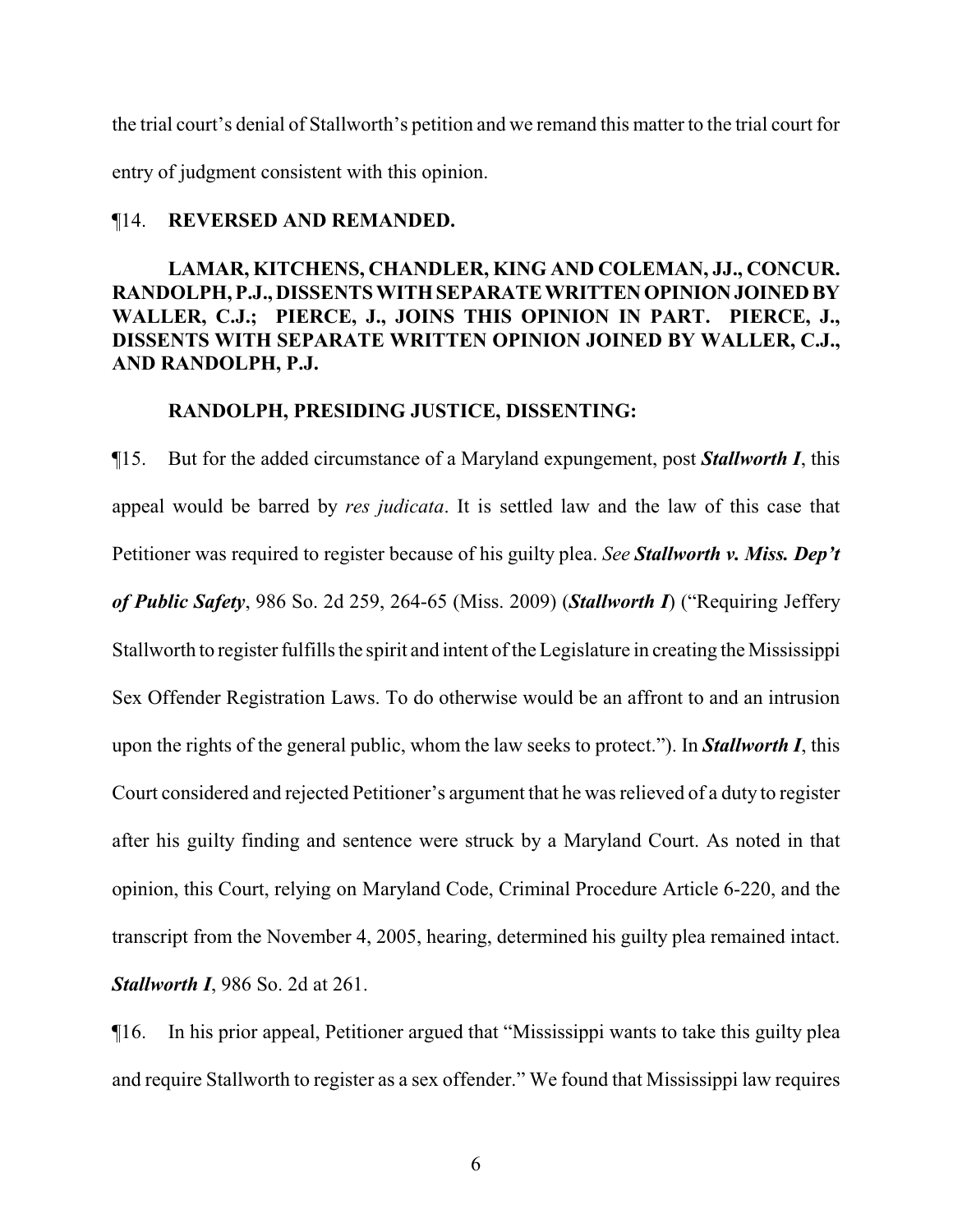registration for a conviction which is defined as "a determination or judgment of guilt as a result of a trial *or the entry of a plea of guilty* or nolo contendere regardless of whether adjudication is withheld." Miss. Code Ann. § 45-33-23(a) (Supp. 2014). The majoritymakes multiple references to Section 45-33-23(h)(xx) (Supp. 2014), which addresses only other sexual offenses not otherwise defined in the statute. Reliance on Section 45-33-23(h)(xx) is misplaced. We held that it was "the entry of the plea which satisfies conviction under the Mississippi Act." *Stallworth I*, 986 So. 2d at 262. Repeated references to before and after his Maryland conviction are of no event. Whether the Maryland conviction was set aside was not an issue then, nor is it now. Although his records in Maryland may have been destroyed, the fact that he admitted guilt for a sex offense is known to the State of Mississippi, for it can be found abundantly in the trial and appellate court records and probation records of this State. ¶17. The one fact that has remained constant in all of these proceedings, whether in Mississippi or Maryland, is that Petitioner entered a plea of guilty to committing a sex offense. The only new issue Petitioner brings to this Court is whether a Maryland expunction order relieves Petitioner of a duty to register as a sex offender. No Mississippi records of Stallworth's status as a sex offender have been expunged. Following a plain reading of our statutes and this Court's decision in *Stallworth v. Miss. Dep't of Pub. Safety*, 986 So. 2d 259 (Miss. 2008) (*Stallworth I*), the circuit court did not err in denying Stallworth's petition. Save for records of juvenile offenders, our laws do not allow the records of sex offenders to be expunged. Thus, Petitioner is not entitled to relief from the legislatively mandated duty.

### Background and Procedural History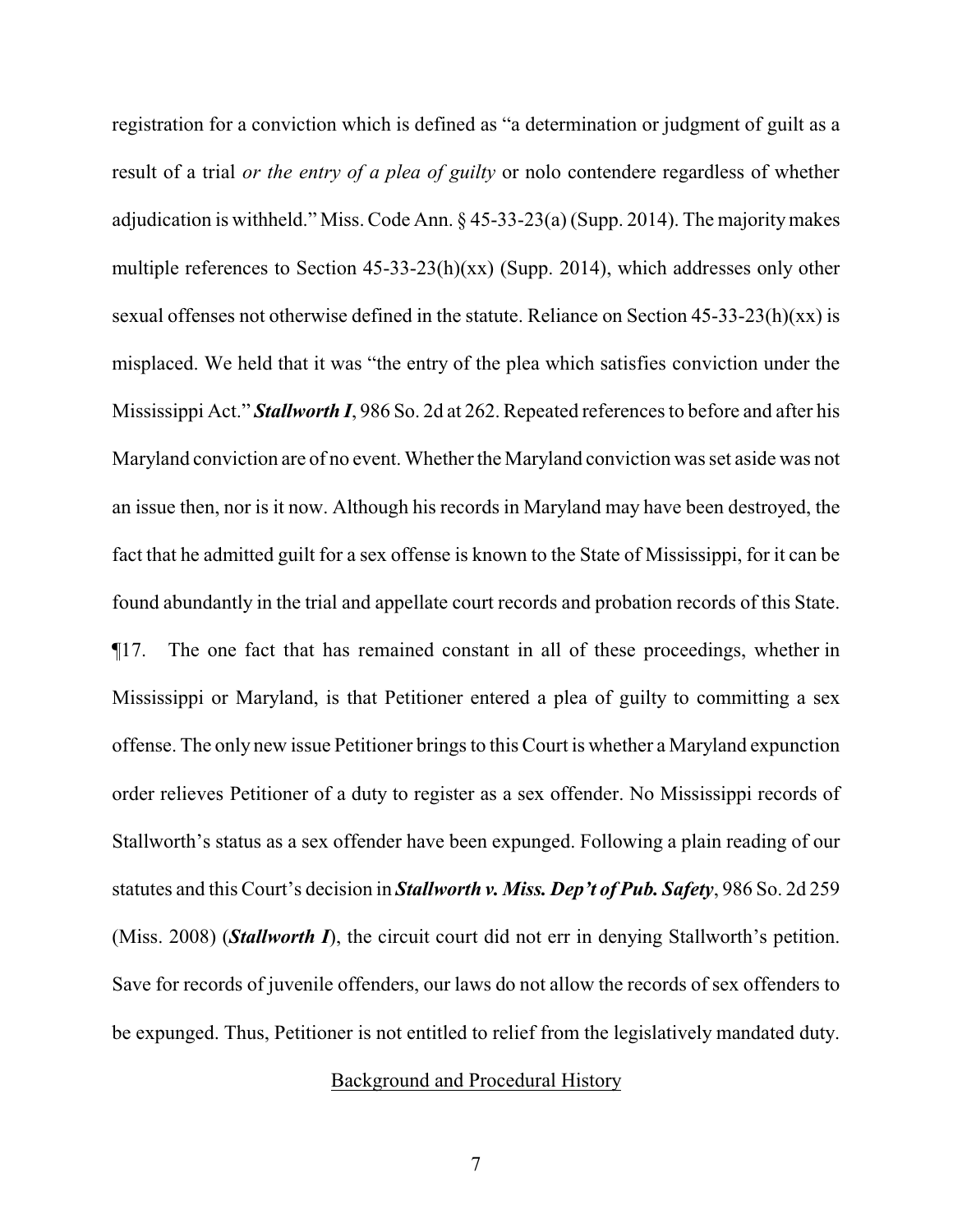¶18. As admitted by Petitioner in his *Stallworth I* brief, he was "indicted on five counts of sexual misconduct by the State of Maryland. The charges ranged from second degree rape to fourth degree sexual offense, the lowest charge of sexual offense in Maryland. In negotiating a guilty plea, the State of Maryland agreed to drop four felony sexual misconduct charges and allowed Stallworth to plead guilty to fourth degree sexual offense. . . ." (Petitioner's Brief at 3, *Stallworth I*). Petitioner was sentenced to serve one year in the Maryland Department of Corrections, which was suspended, and he was sentenced to two years of supervised probation. His probation was served and completed in Mississippi. *Stallworth I*, 986 So. 2d at 260. The State of Mississippi required him to register with the Mississippi Department of Public Safety pursuant to the Mississippi Sex Offender Registration Laws. *Id. See* Miss. Code Ann. §§ 45-33-21 to 45-33-59 (Supp. 2014).

¶19. Only after completion of his probation did Petitioner first attempt to avoid registration by filing a Complaint for Declaratory Judgment, arguing that the sexual offense in Maryland was not a registerable offense in Mississippi. *Stallworth I*, 986 So. 2d at 260.

¶20. Even though his sentence had been completed, and while the declaratory judgment was pending in Mississippi, Petitioner filed a Motion for Reconsideration of Sentence in Maryland. At the hearing on the motion referred to in Paragraph 2, the Petitioner testified that "the issue I'm trying to find a solution for is how not to be on that sex offender list in Mississippi." No claims of trial court error, actual innocence, illegal sentence, newly discovered evidence, or a constitutional violation (state or federal) were advanced. The Petitioner offered no pleadings or argument that his guilty plea was entered in error or that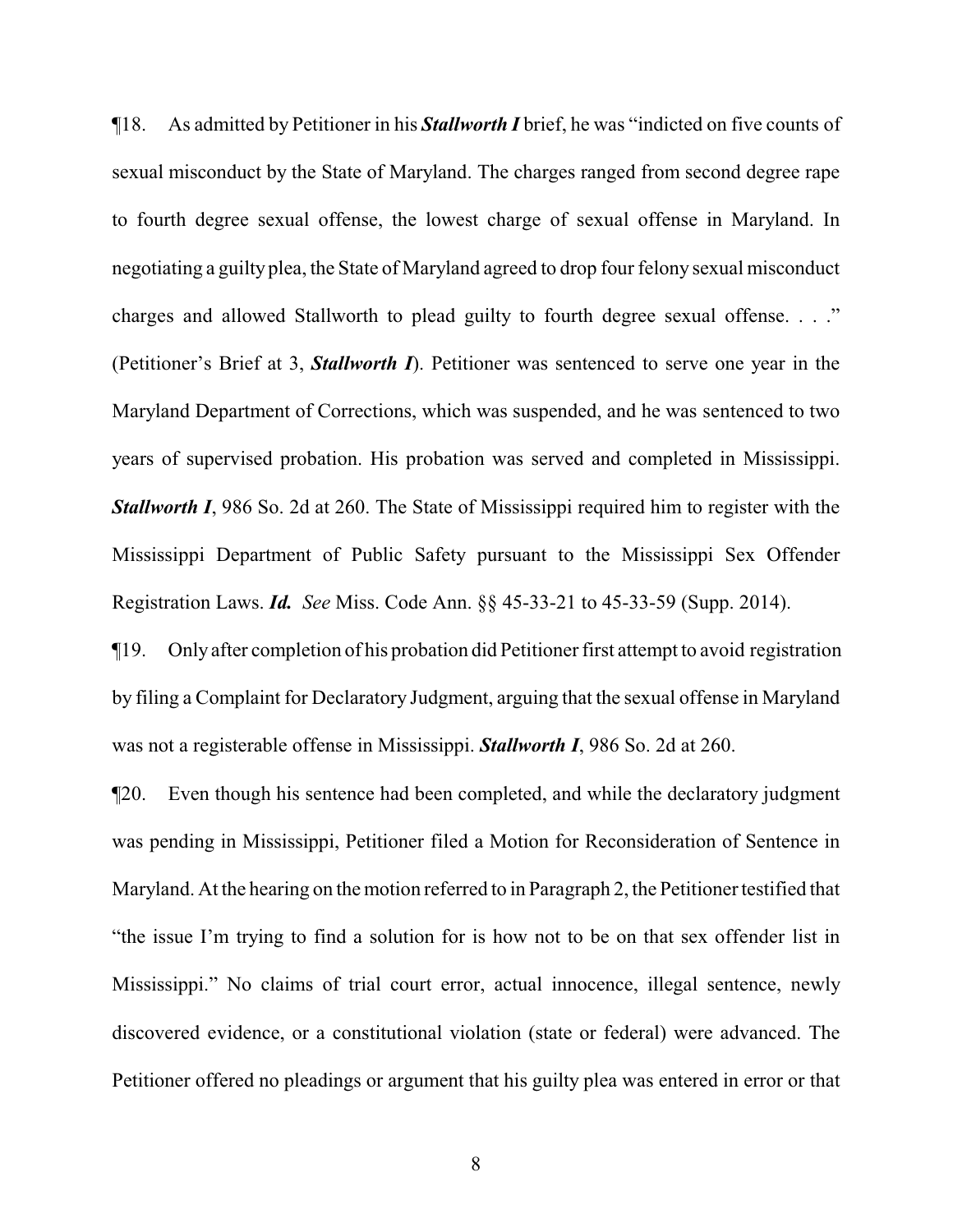the Maryland court had erred in its sentencing. The Maryland court stated, ". . . I'm going to effect the finding of guilt and enter probation before judgment and it will be unsupervised probation. This is supervised probation. This is probation before the judgment."<sup>8</sup> The Maryland docket entry further states that "[t]he *guilty finding* and sentence dated 5-3-02 is hereby stricken. Further proceedings are deferred. Entry of Judgment is stayed pursuant to Criminal Procedure Article 6-220 and placed on unsupervised unpapered probation for a period of 1 year." *Stallworth I*, 986 So. 2d 261. The Maryland court sentenced Petitioner a second time, imposing an additional year of unsupervised probation, which it could not do if the guilty plea had been withdrawn. *See* Md. Code Crim. P., Art. 6-220.<sup>9</sup>

¶21. After the guilty finding, but not the guilty plea, was struck by the Maryland Court, Petitioner argued that there was no longer a conviction upon which Mississippi could base a registration requirement. *Id.* Petitioner and the State filed cross summary judgment motions. Petitioner's was denied by the circuit court. *Id.* at 262.

¶22. On appeal before this Court in *Stallworth I*, Petitioner specifically argued that the circuit court erred in determining that he had a "conviction from Maryland." (Petitioner's Brief at 10, *Stallworth I*). In *Stallworth I*, the Court determined that the "conviction," for purposes of the Mississippi Sex Offender Registry, was based on Petitioner's guilty plea, a fact which remains unchanged to this day. *Stallworth I*, 986 So. 2d at 262. The majority

 $8$  In order to be eligible for prejudgment probation in Maryland, Stallworth must have pleaded guilty to a crime. *See* Md. Code Crim. P., Art. 6-220(b)(1).

<sup>&</sup>lt;sup>9</sup> When Petitioner was sentenced for the second time, he was not given credit for the two years of supervised probation already served and completed in Mississippi.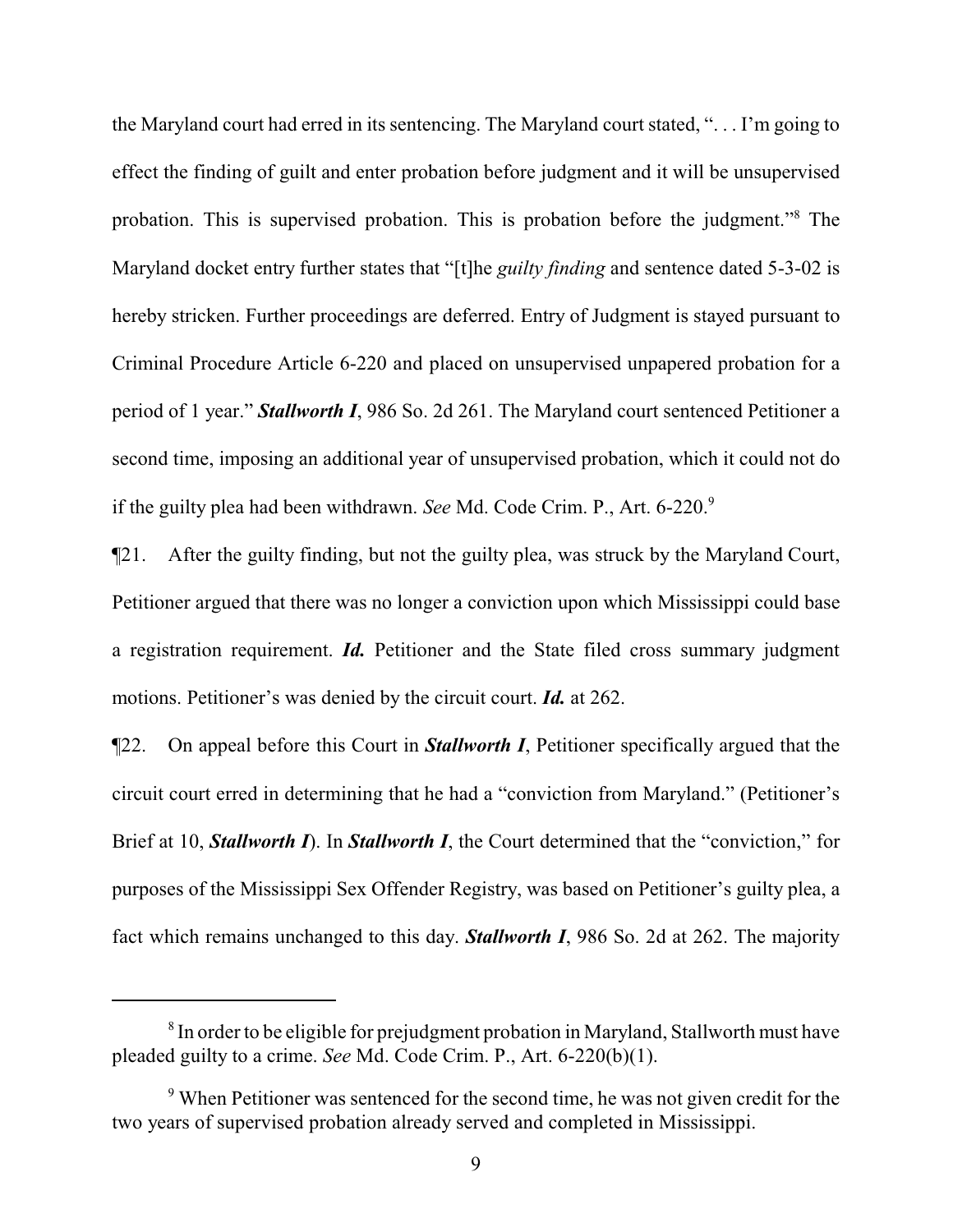repeatedlystates that petitioner no longer stands convicted. However, Petitioner's conviction was not erased by the Maryland expunction, for it was set aside five years earlier. *See* **Stallworth I**. The lack-of-conviction argument was advanced and was ruled upon in *Stallworth I*. The holding in *Stallworth I*, verbatim, was, "It is the entry of the plea which satisfies 'conviction' under the Mississippi Act." **Stallworth I**, 986 So. 2d at 262.<sup>10</sup> Thus, "no longer stands convicted" is not the issue before us. Expunction is the issue.

¶23. This Court found that Petitioner committed a registerable offense and should not be relieved of his duty to register. *Id.* at 265. This Court determined that Petitioner had been convicted of what would be labeled a Tier Three sexual offense which "requires *lifetime* registration, the registrant not being eligible to be relieved of the duty to register except as otherwise provided in this section. . . ." Miss. Code Ann.  $\S$  45-33-47(2)(d) (Rev. 2011) (emphasis added). The fact that the Maryland court had struck its guilty finding and sentence did not affect Petitioner's duty to register because of his guilty plea.

¶24. Following *Stallworth I*'s opinion, Petitioner continued to try and "find a solution for . . . how to not be on that sex offender list in Mississippi." *Supra* ¶ 15. Petitioner returned to Maryland again and filed a new petition in the Maryland Court, this time to expunge his

<sup>&</sup>lt;sup>10</sup> "Conviction" has a specific meaning under the Mississippi Sex Offender Registration Laws. Mississippi Code Annotated Section 45-33-23(a) (Rev. 2004) provides: "Conviction" shall mean that, regarding the person's offense, there has been a determination or judgment of guilt as a result of a trial or *the entry of a plea of guilty* or nolo contendere regardless of whether adjudication is withheld.

*Stallworth I*, 986 So. 2d at 262 (emphasis added).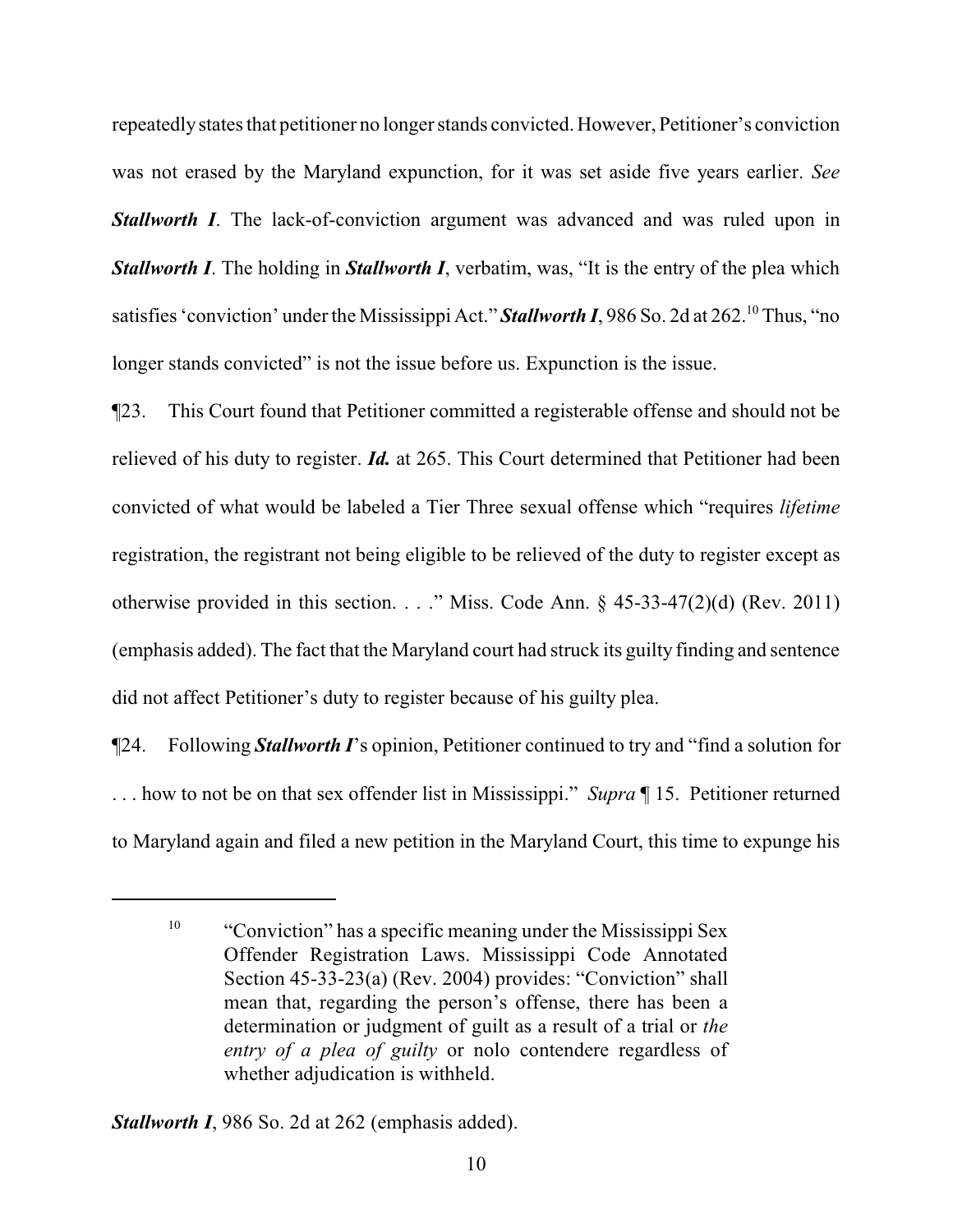Maryland records. An expungement order from a Maryland Court is not in the record before us. Petitioner did offer a copy of a Certificate of Expungement from a Maryland clerk's office, which "indicate[d] that the above referenced case ha[d] been expunged from the office of the sheriff's files." (Maj. Op. ¶ 3). According to that document, Maryland expunged Petitioner's conviction on February 4, 2010.<sup>11</sup>

¶25. Based on the claim of expungement, Petitioner filed the petition we consider today, a Petition for Relief from Duty to Register, which was denied by the circuit court.<sup>12</sup>

#### Analysis

¶26. The Legislature has devoted an entire chapter to the registration of sex offenders. Chapter 33, the Registration of Sex Offenders, found in Title 45, Public Safety and Good Order, begins with Section 21, which sets forth in pertinent part the legislative findings and declaration of its purpose: "Persons found to have *committed* a sex offense have a reduced expectation of privacy because of the public's interest in safety and in the effective operation of government." Miss. Code Ann. § 45-33-21 (Rev. 2011).

¶27. Petitioner was and is obligated to follow the legislative directives to register and may only be relieved of the duty to register or reregister as provided for in the same statutes. Petitioner conceded in his brief that Section 45-33-47 failed to provide relief for expunction.

<sup>&</sup>lt;sup>11</sup> Pursuant to Maryland law, Petitioner's "[e]xpunged records shall be retained by the clerk for a minimum period of three years after the date the order for expungement was entered." *See* Md. R. Cr. P. 4-512(f).

<sup>&</sup>lt;sup>12</sup> Petitioner never filed for post-conviction relief in either Mississippi or Maryland to set aside his conviction. *See* Miss. Code Ann. §§ 99-39-1, *et seq.,* Md. Code Crim. P. § 7-102 (Rev. 2001).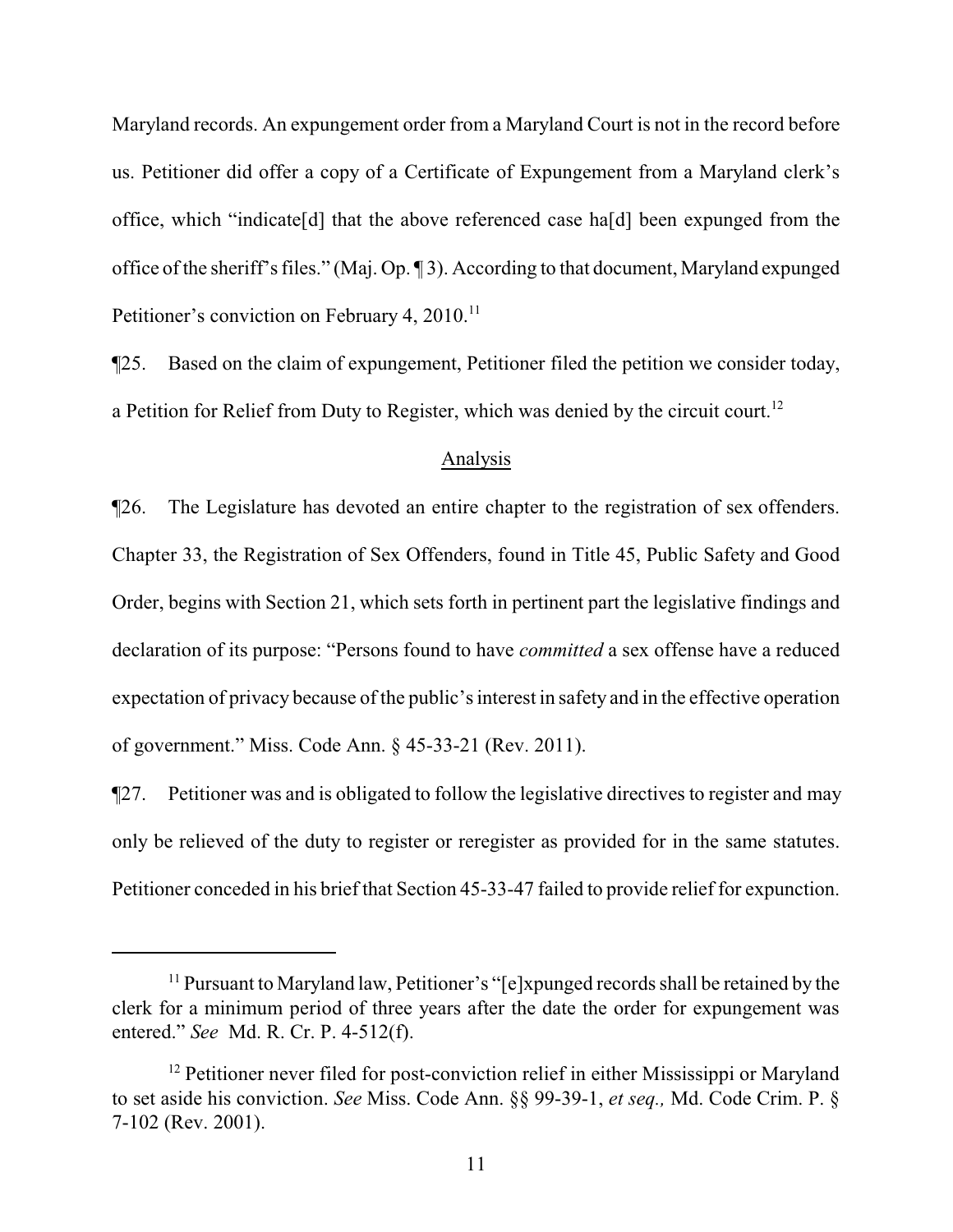The majority fails to address this section at all. Petitioner argued that "Mississippi's sex offender registration statute likely does not refer to an expungement" because of a distinction between misdemeanor and felony sex offenses. *See* Petitioner's Brief at 7, *Stallworth II*. Also, Petitioner did not raise or argue the position opined by the majority today, i.e., Section 45-33-55 does not apply, for it is only a "document-management, record-keeping statute," language not found in that section or elsewhere in the chapter.

¶28. Contrastingly, it is quite clear that the Legislature was not silent regarding expungement of criminal offender records related to sex offenses, for it grants an exception for juveniles, without distinction of felonies or misdemeanors. *See* Miss. Code Ann. § 45-33- 55 (Rev. 2011). Section 45-33-55, entitled Exemption for Expunction, reads:

Except for juvenile criminal history information that has been sealed by order of the court, this chapter exempts sex offenses from laws of this state<sup>13</sup> or court orders authorizing the destroying, expunging, purging or sealing of criminal history records to the extent such information is authorized for dissemination under this chapter.

*Id.*

¶29. Often we are faced with discerning the intent of the Legislature as to the enactment of certain laws. That is not the case today. The Legislature has declared a strong public policy

<sup>13</sup> In *Caldwell v. State*, 564 So. 2d 1371, 1372 (Miss. 1990), this Court recognized that the

Legislature of Mississippi has specifically authorized expungement of criminal offender records in limited cases: youth court cases §§ 43-21-159 and 43-21-265; first offense misdemeanor convictions occurring prior to age 23, § 99-19-71; and drug possession convictions occurring prior to age 26, § 41- 29-150; purchase of alcoholic beverages by one under age 21, § 67-3-70; municipal court convictions, § 21-23-7.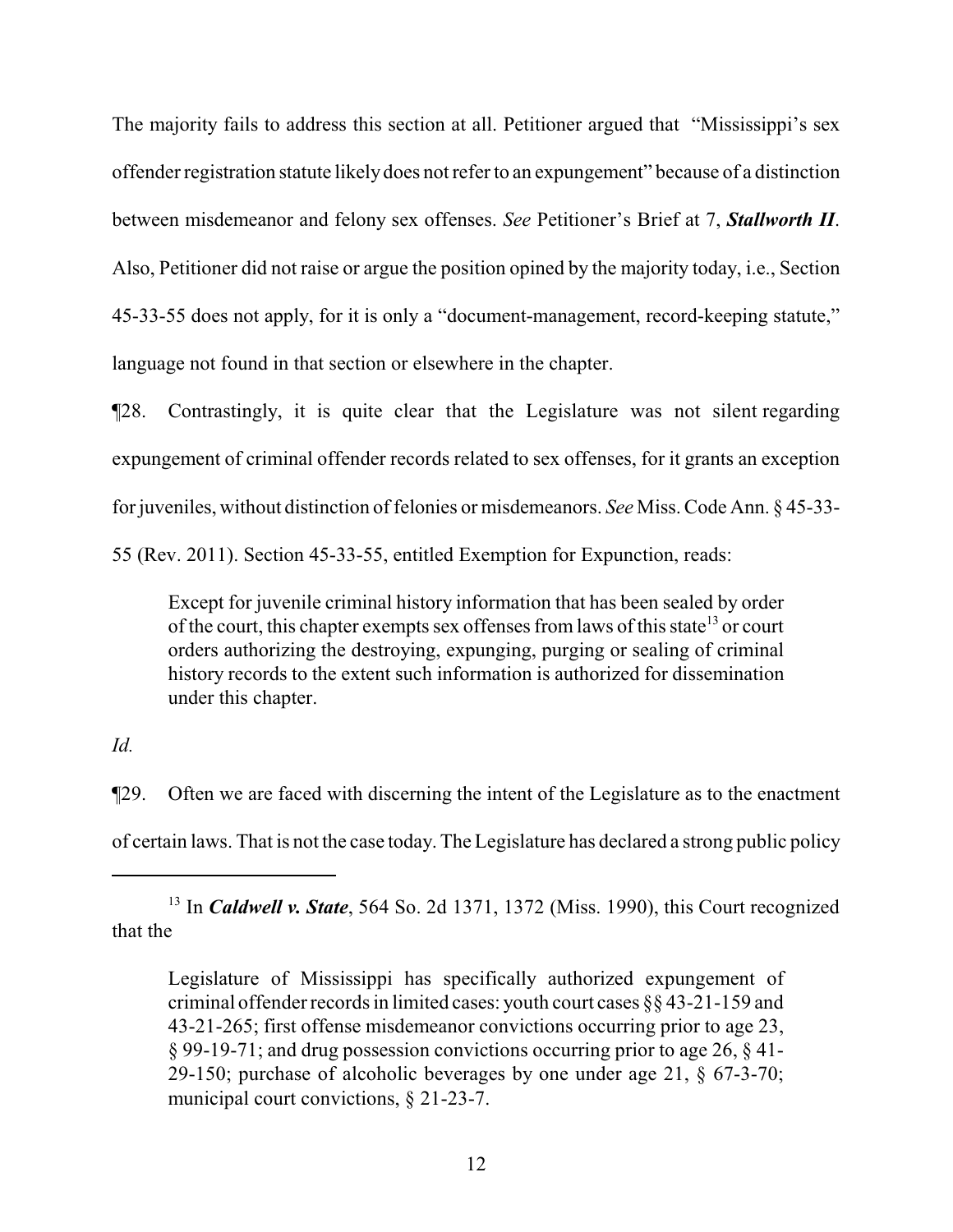in favor of protecting the public's safety and security regarding persons who commit sex offenses. An order of expungement froma Maryland Court obtained after this Court affirmed Petitioner's duty to register does not dictate Petitioner's duty in Mississippi. A Maryland court is powerless to blot out Mississippi proceedings and records of his guilty plea. While Maryland's legislature may allow Maryland's courts to expunge the records of sex offenders, Mississippi does not, save for juveniles. We are not bound by the laws of another state when interpreting the laws of this State. *See Witten v. State ex rel. Miss. Dep't of Pub. Safety & Criminal Info. Ctr., Sex Offenders Registry*, 145 So. 3d 625, 628 (Miss. 2014) (citing *Stallworth I*, 986 So. 2d at 265). Our courts "may endeavor only to interpret the laws of the State of Mississippi." *Witten*, 145 So. 3d at 628.

¶30. Our statues make clear that sex offenses are not eligible for expunction. *See* Miss. Code Ann. § 45-33-55 (Rev. 2011). Expunction is not a condition listed by statute which would provide petitioner relieffromcontinuing registration as a sex offender. *See* Miss. Code Ann. § 45-33-47 (Rev. 2011). Therefore, I would affirm the judgment of the circuit court.

# **WALLER, C.J., JOINS THIS OPINION. PIERCE, J., JOINS THIS OPINION IN PART.**

### **PIERCE, JUSTICE, DISSENTING:**

¶31. Expungement is a creature of statute. *Hentz v. State*, 152 So. 3d 1139 (Miss. 2014); *Polk v. State*, 150 So. 3d 967 (Miss. 2014); *Caldwell v. State*, 564 So. 2d 1371, 1372 (Miss. 1990). The effect of an expunction order is "to restore the person, in the contemplation of the law, to the status occupied before any arrest or indictment for which convicted." Miss. Code Ann. § 99-19-71(3) (Rev. 2007); Miss. Code Ann. § 41-29-150(d)(2) (Rev. 2008);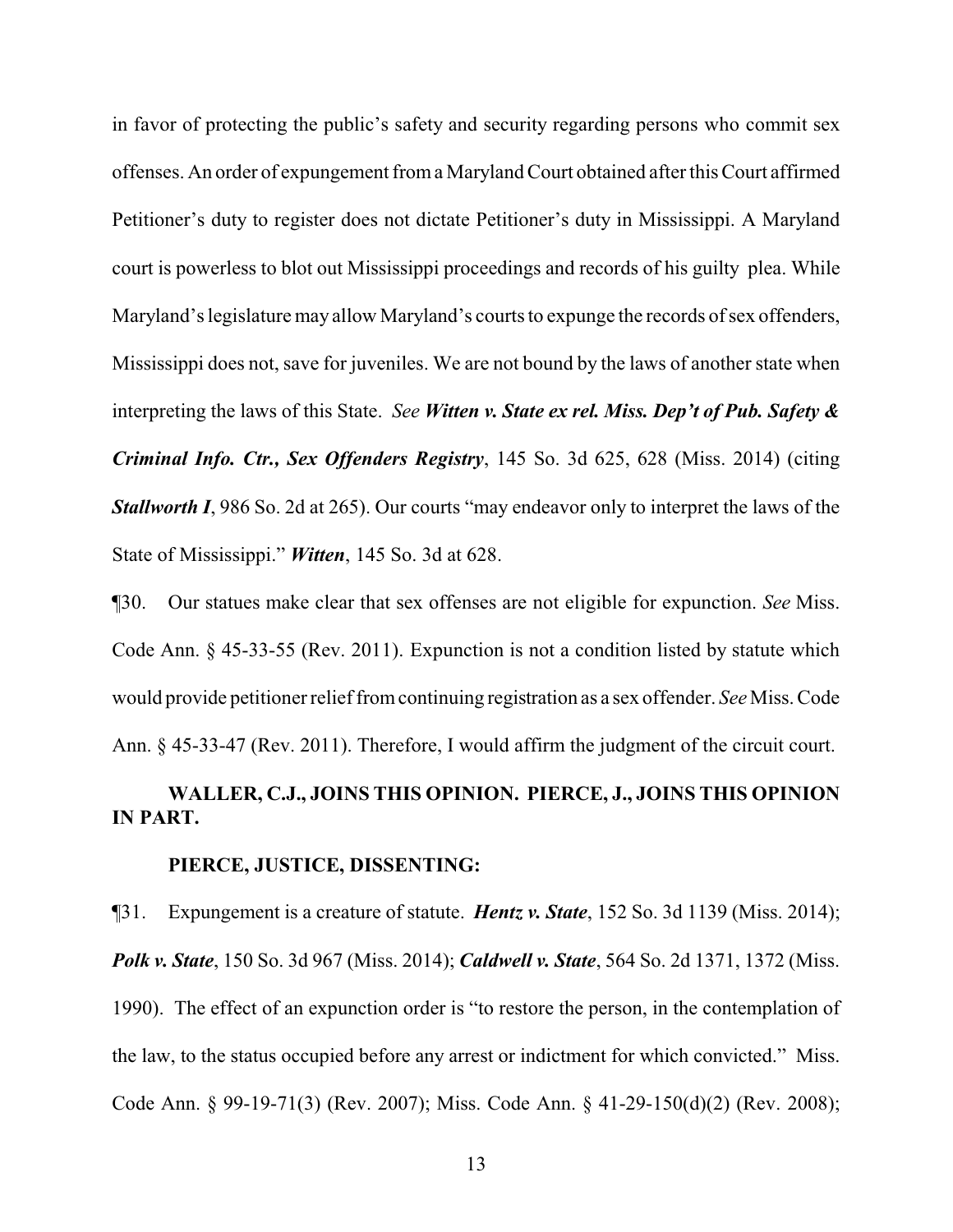*Stewart v. The Mississippi Bar*, 84 So. 3d 9, 14 (Miss. 2011) (quoting Sections 99-19-71(3) and 41-29-150(d)(2)). "It does not however, expunge the underlying facts leading to the legal actions . . . . [and] 'does not erase the underlying conduct or behavior.'" *In re Jarman*, 2015 WL 474640, at \*4 (S.D. February 4, 2015) (quoting *Wright v. Tenn. Peace Officer Standards & Training Comm'n*, 277 S.W.3d 1, 13 (Tenn. Ct. App. 2008); *State v. Lane*, 3 S.W.3d 456, 462 (Tenn. 1999)). As the Tennessee Court of Appeals recognized in *Wright*, while an expungement returns the person to the position "occupied before such arrest or indictment[,]" it "does not return a person to the position occupied prior to committing the offense." *Wright*, 277 S.W.3d at 12.

¶32. Mississippi law contemplates the same. "The existence of an order of expunction shall not preclude an employer from asking a prospective employee if the employee has had an order of expunction entered on his behalf." *Stewart*, 84 So. 3d at 15 (quoting Section 99- 19-71(3)). "The expunged conviction may be used for purposes of determining habitual offender status and for use of the Mississippi Law Enforcement Standards and Training Board in giving or retaining law enforcement certification, and to ensure that a person is only eligible for first-offender status one (1) time." *Id*. (citing Section 45-27-21). Prospective jurors, if requested, must disclose an expunction order to the court in camera. *Id*. (citing Sections 99-19-71(3) and 41-29-150(d)(2)).

¶33. Here, Mississippi Code Section 45-33-55 makes clear that, aside from juvenile criminal history records, Mississippi's Sex Offender Registration Law does not except from